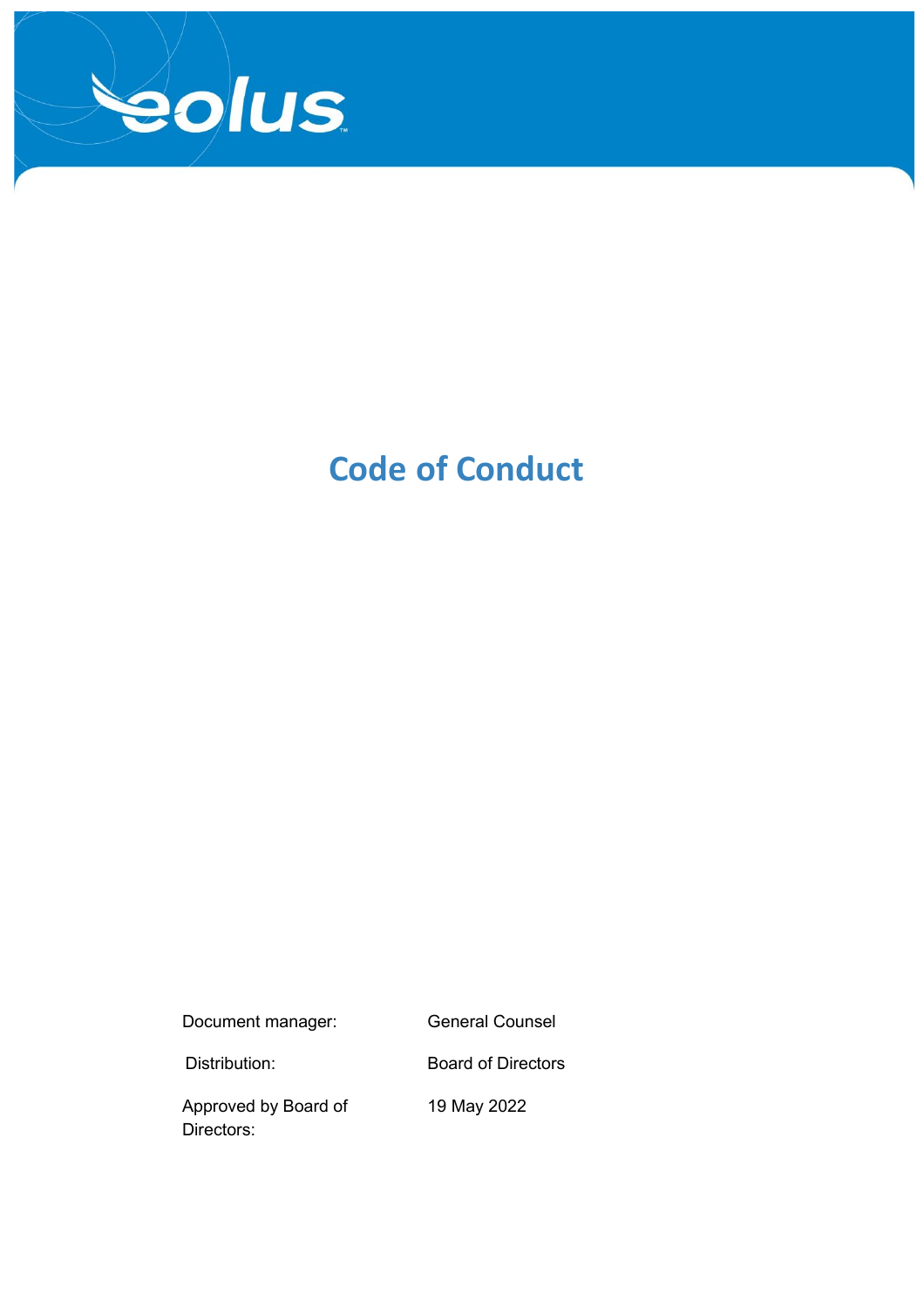# **1 Background and purpose**

Eolus' vision is to be the most profitable wind power developer and an attractive business partner in the transition to a sustainable society. Eolus aims to be a respected company that creates value for its stakeholders.

This Code of Conduct ("the Code") applies to all employees, management and board members in all locations where Eolus operates as well as the consultants and companies that are contracted for the establishment of facilities constructed by Eolus ("consultants"). Expectations on suppliers and other actors in the supply chain in relation to our own operations and the establishment of facilities constructed by Eolus are outlined in section "Supply chain".

The Code aims to support our employees and consultants in their daily work life by describing the principles by which they are expected to adhere to.

## **2 Principles**

Eolus are expected to act properly, fairly and honestly and in accordance with the principles outlined in this Code. Eolus shall always adhere to national laws and regulations as well as the content of this Code. In conflict between national laws and regulations and the principles in this Code, national laws and regulations takes precedence.

#### **A. Our workplace**

#### − *Human rights and labour rights*

Eolus supports and respect international conventions on human rights and labour conditions. Eolus promotes freedom of association and the right to collective bargaining and have a zero tolerance against any forms of forced or child labour in our own operations and in our supply chain. Eolus shall not be complicit in any human rights or labour rights abuses throughout the course of our business.

## − *Health and Safety*

Eolus always takes adequate measures to ensure occupational health and safety in our own operations and during the establishment of facilities constructed by Eolus. Occupational health and safety aspects shall always be considered in our decisions and activities. A sound and safe work environment is essential for the long-term development of our business operations and our employees. Eolus strives for a high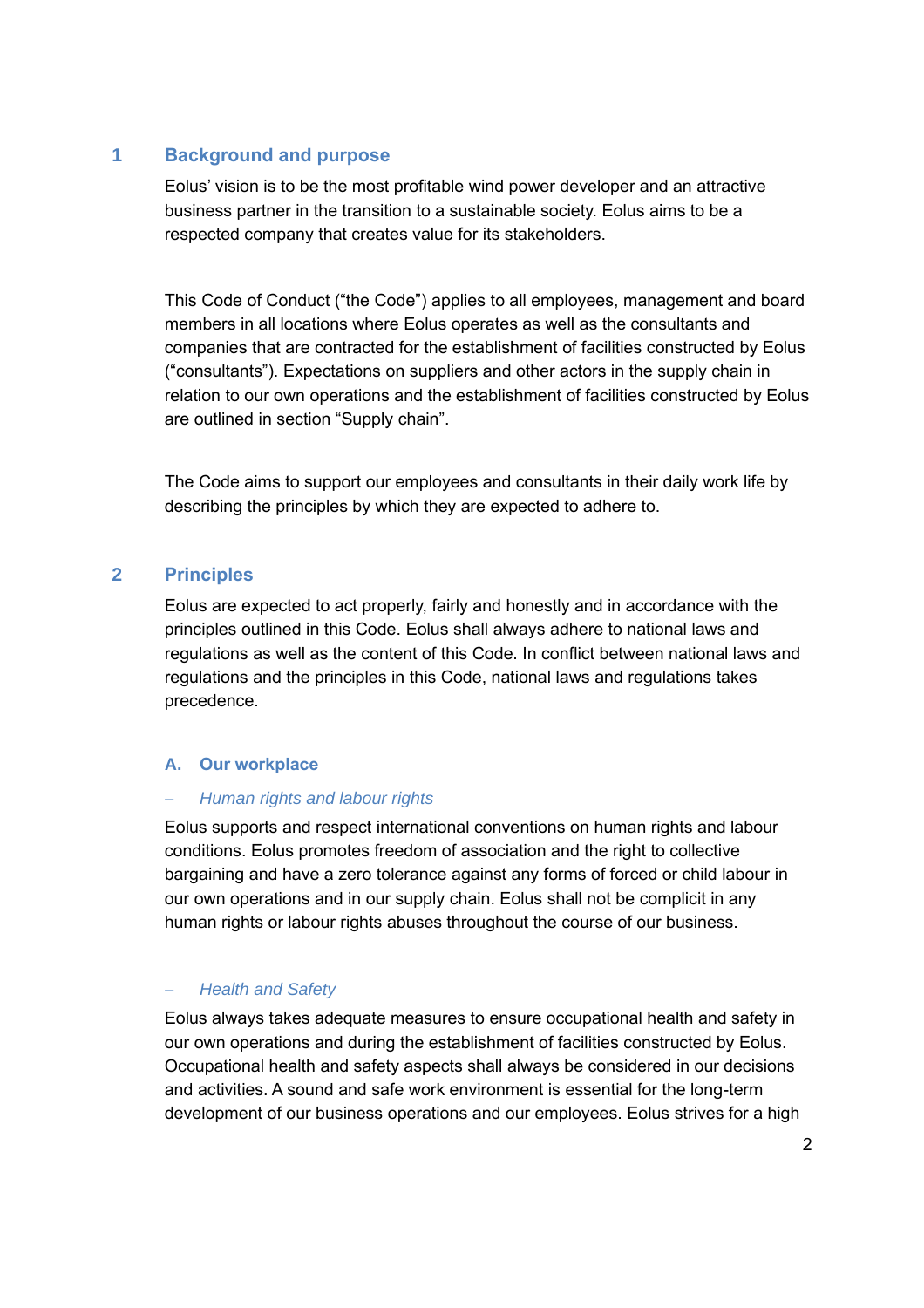level of awareness in regards to the importance of a positive work environment. Employees shall also be able to actively influence their work environment. Eolus' Work Environment Policy outlines our commitment to a sound and safe work environment. Eolus always provides relevant health and safety information related to rules and regulations as well as routines in order to avoid future incidents when established facilities are handed over to other parties.

### − *Diversity and equal opportunities*

Eolus promotes diversity and equal opportunities within our business operations and a corporate culture where every employee can achieve a balance between work, life and personal development. Eolus has a zero tolerance against any forms of discrimination or harassment. All employees, and others who come in contact with our business, will be treated with respect regardless of age, gender, ability, ethnicity, religion, culture or sexual orientation.

## **B. Environment**

Eolus seeks to contribute in the transition to a sustainable society through the development, establishment and operation of renewable energy facilities. We always aim for our activities to be compatible with national plans for science and technology and to contribute to national developments within the area.

Eolus promotes environmental responsibility among its employees and consultants. We continually seek to improve our own environmental performance by supporting a precautionary approach to environmental challenges and striving to minimize the environmental footprint from our own operations. We strive to include all foreseeable environmental impacts and a life cycle perspective in our decision-making when our proposed activities may have a significant environment impact. We always prepare appropriate environmental impact assessments when our proposed activities are subject to a decision by authorities.

Eolus always complies with national environmental laws of the countries in which we conduct business and obtain the appropriate environmental permits from national and local authorities. Eolus aims to monitor relevant environmental issues and regulations in order to adjust our operations and actions accordingly.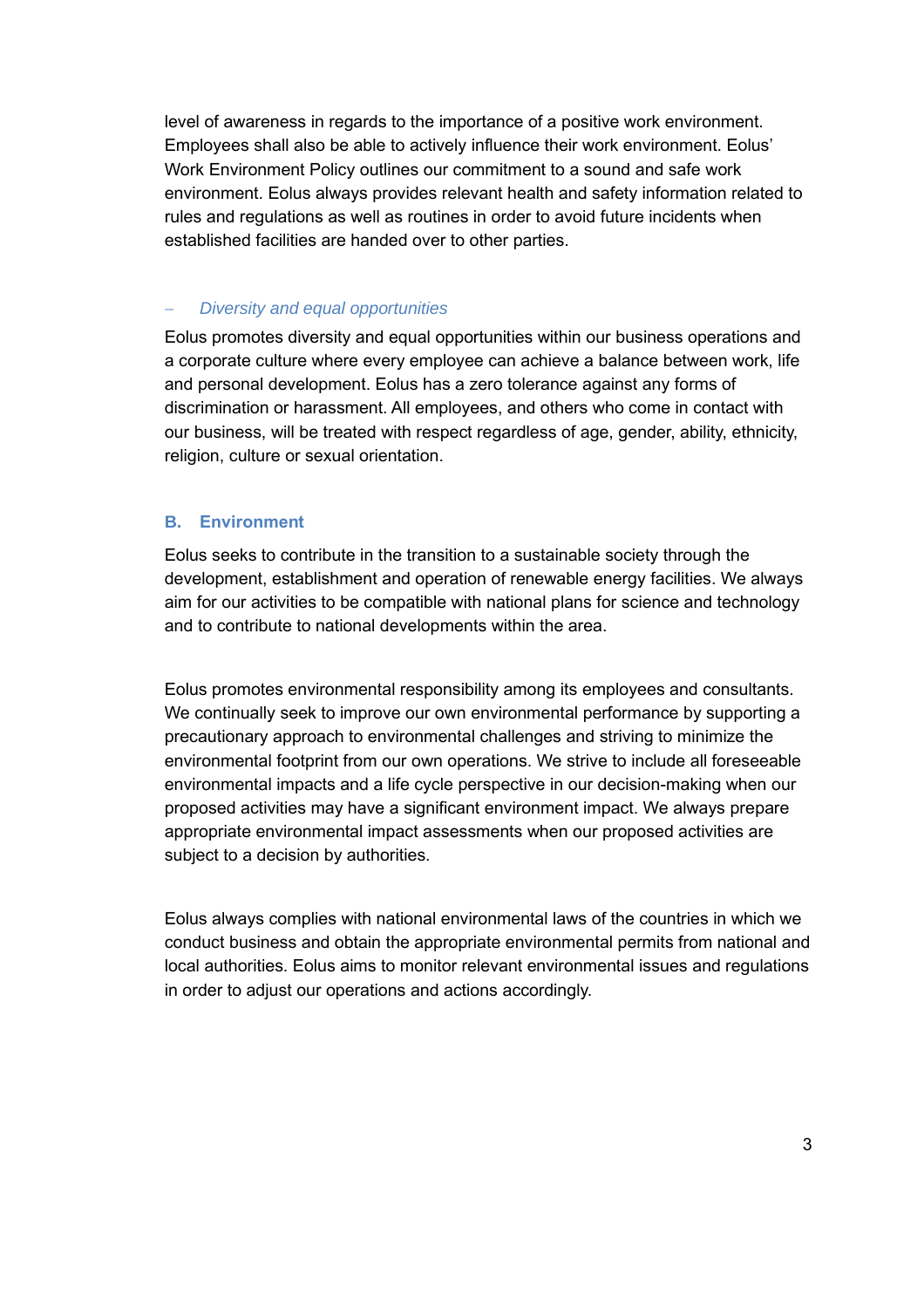#### **C. Business ethics**

#### − *Conflict of interest*

A conflict of interest can emerge when personal responsibilities, interests or relationships interfere with, or appear to interfere with, professional responsibilities, interests or relationships. These include, for example, own investments or business engagements, the use of insider information or other confidential information for personal gain, as well as the promotion of related parties. Eolus' employees should be aware of, and disclose, such personal responsibilities, interest or relations so that conflicts of interest are avoided.

#### − *Fair competition*

Eolus strives for sound and impartial business relationships in order to maximize commercialism and shareholder value. Eolus always abides by national competition laws and does not enter into anti-competitive agreements with competitors. This includes forbidden activities such as price fixing, bid rigging, allocation of customers and geographic markets and to establish output restrictions or quotas.

#### − *Anti-corruption*

Eolus always complies with national anti-corruption laws and regulations of the countries in which we operate. Eolus aims to work actively to prevent corruption, bribery and extortion in relation to our business activities.

Eolus does not accept any, direct or indirect, offers or promises of bribes or other undue advantages from Eolus, or third parties acting on behalf of Eolus, to public officials or business partners in order to obtain or retain business. Likewise, Eolus does not request, or agree to accept, bribes or undue advantages from public officials or business partners. Eolus does not accept any payments made to public officials in order to speed up administrative processes, so called facilitation payments.

Gifts or benefits made in order to build relationships, not conveying any undue advantages, should be used with caution but may be allowed under some circumstances, e.g. for meals with business partners. If a situation arises where a direct rejection of a potentially improper gift or benefit is not possible, Eolus' General Counsel shall be informed in order decide the course of action and the potential processing of the gift or benefit.

#### − *Anti-money laundering*

Eolus shall always be observant of potential money laundering activities and report suspicious transactions to relevant authorities in order to protect Eolus and its reputation from being misused for money laundering, terrorist financing or other illegal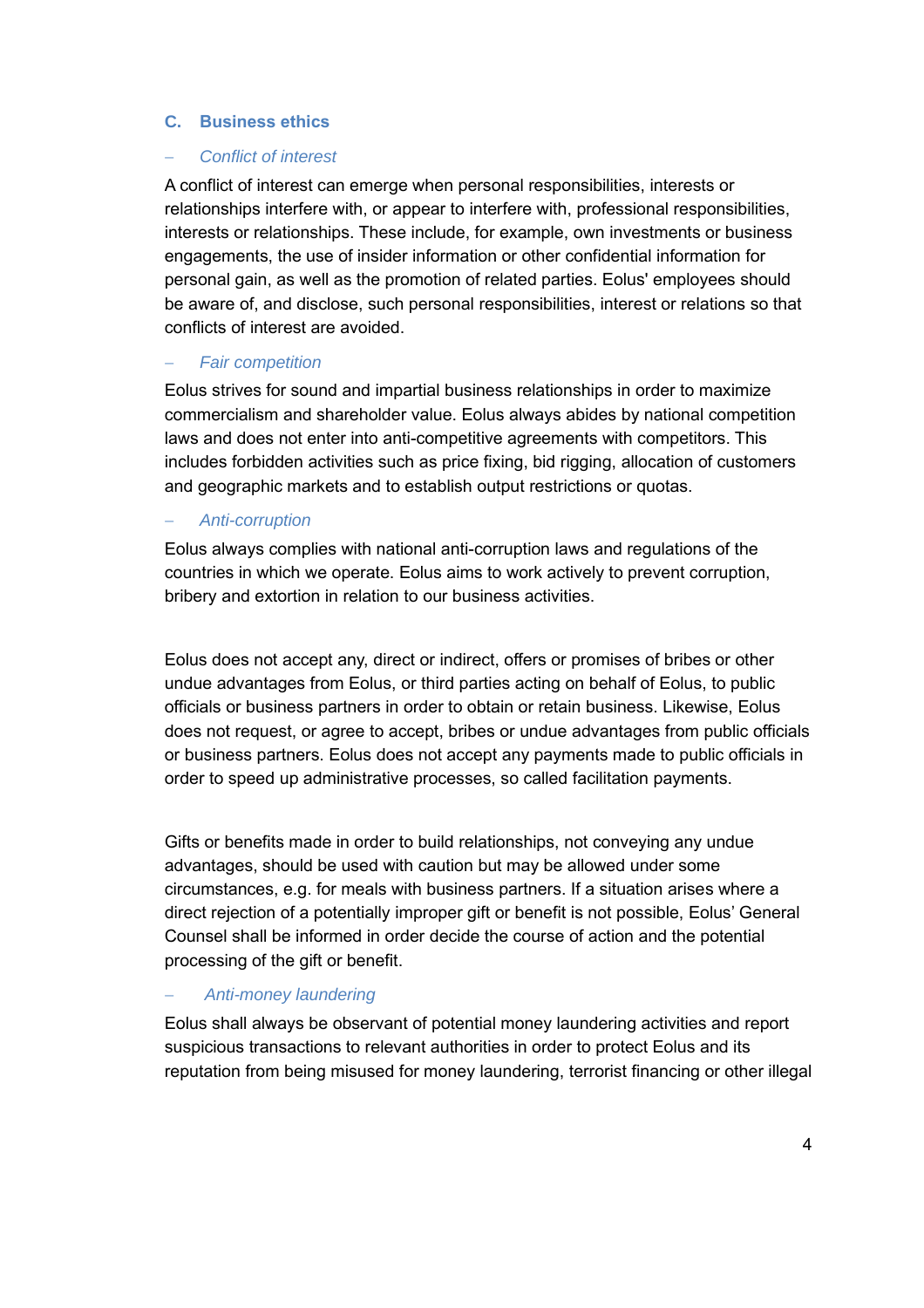purpose. Eolus always complies with anti-money laundering laws and regulations in the countries where we conduct business.

# − *Supply chain*

Eolus uses a wide variety of suppliers in our own operations and during the establishment of wind power facilities. Eolus expects all actors in its supply chain to live up to the principles stated in this Code. Suppliers to Eolus shall always follow national laws and regulations and comply with international conventions regarding human rights and labour conditions.

# **D. Information and communication**

## − *Stakeholder engagements*

Eolus engages with a variety of stakeholder groups in order to understand potential issues, build stakeholder trust and to maintain its social license to operate. Eolus always seeks to identify and involve relevant stakeholders in the communities directly affected by the potential impacts, related to e.g. environment and health, associated with the establishments of facilities constructed by Eolus.

Eolus is committed to providing adequate, transparent and timely communication during the establishment of facilities constructed by Eolus. Eolus also seeks to engage with national and local authorities and other stakeholders in order to reach sound land use solutions when different user interests exists for a specific location.

In order to develop our own company and to contribute to the transition to a sustainability society Eolus also engages with stakeholder group such as employees, customers, suppliers and society-at-large.

## − *Confidential and inside information*

Eolus, and its employees, regularly gains access to confidential and inside information during the course of our business. All employees, and others working within the company who obtain non-public information, must protect confidential and inside information in accordance with Eolus' Information- and Insider Policy which includes meeting the criteria of the EU Market Abuse Regulation ((EU) 596/2014), the Swedish Corporate Governance Code, Nordic Main Market Rulebook for Issuers of Shares and other applicable laws. Eolus' employees are bound by confidentiality undertakings and all consultants must commit to a confidentiality undertaking when working for Eolus.

## − *Transparent reporting*

Eolus strives for a high degree of transparency when communicating with shareholders and society in general. The information we provide shall be correct,